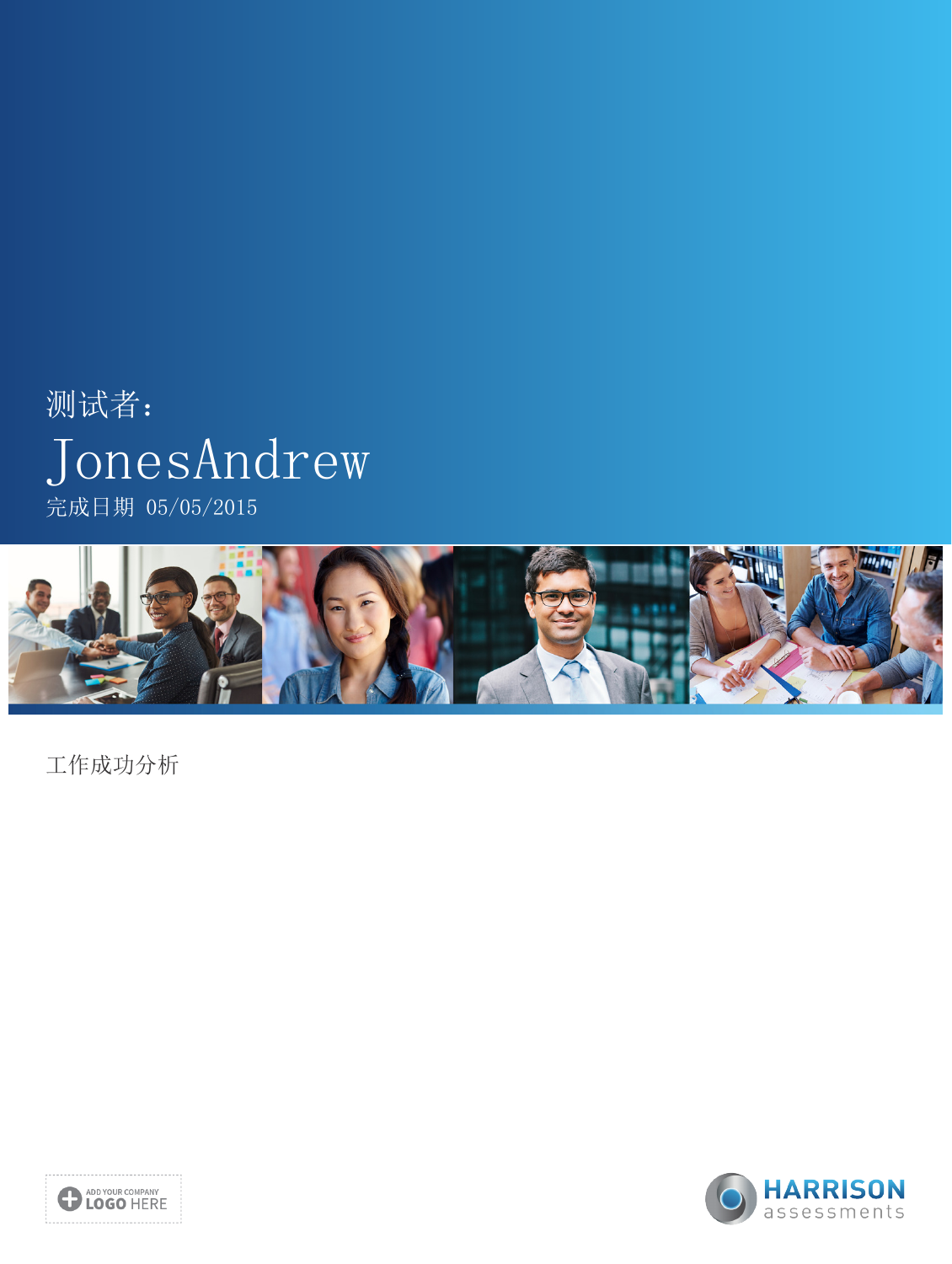

测试者: JonesAndrew 比较: Advertising Salesperson #SI032-004 v05/05/2015

### 测试者:

JonesAndrew

#### 完成日期 05/05/2015

#### 可靠性 - 99.2% 答案很可能是准确和真 实的。

#### 组织名称

Harrison Assessments Int'l Limited



### 整体评分

总评分考虑到你所选择这个工作的所有类型的评估。 每个评估类型的加权都 显示在评估权重章节。 评估类型的加权是用来计算是否匹配这个工作的总百 分比。



### 评估权重

合格性(资历) (50%): 你在这一评估所选择的权数为50%。 这一评估包括有关 你所选择的招聘工作的以往经验,教育和能力。

适宜性 (30%): 你在这一评估所选择的权数为30%。 这适宜性评估包括对这工 作成败有关的态度、动机、任务偏好、兴趣和工作环境倾向。 此职位样板的 因素是根据哈理逊测评成功因素研究的基础上选择适合这个工作的特性。

QCT (20%): 你在这一评估所选择的权重为20%。 (QCT)评估个人将数理逻辑和 言语逻辑推理结合起来解决问题和做出决策的能力。

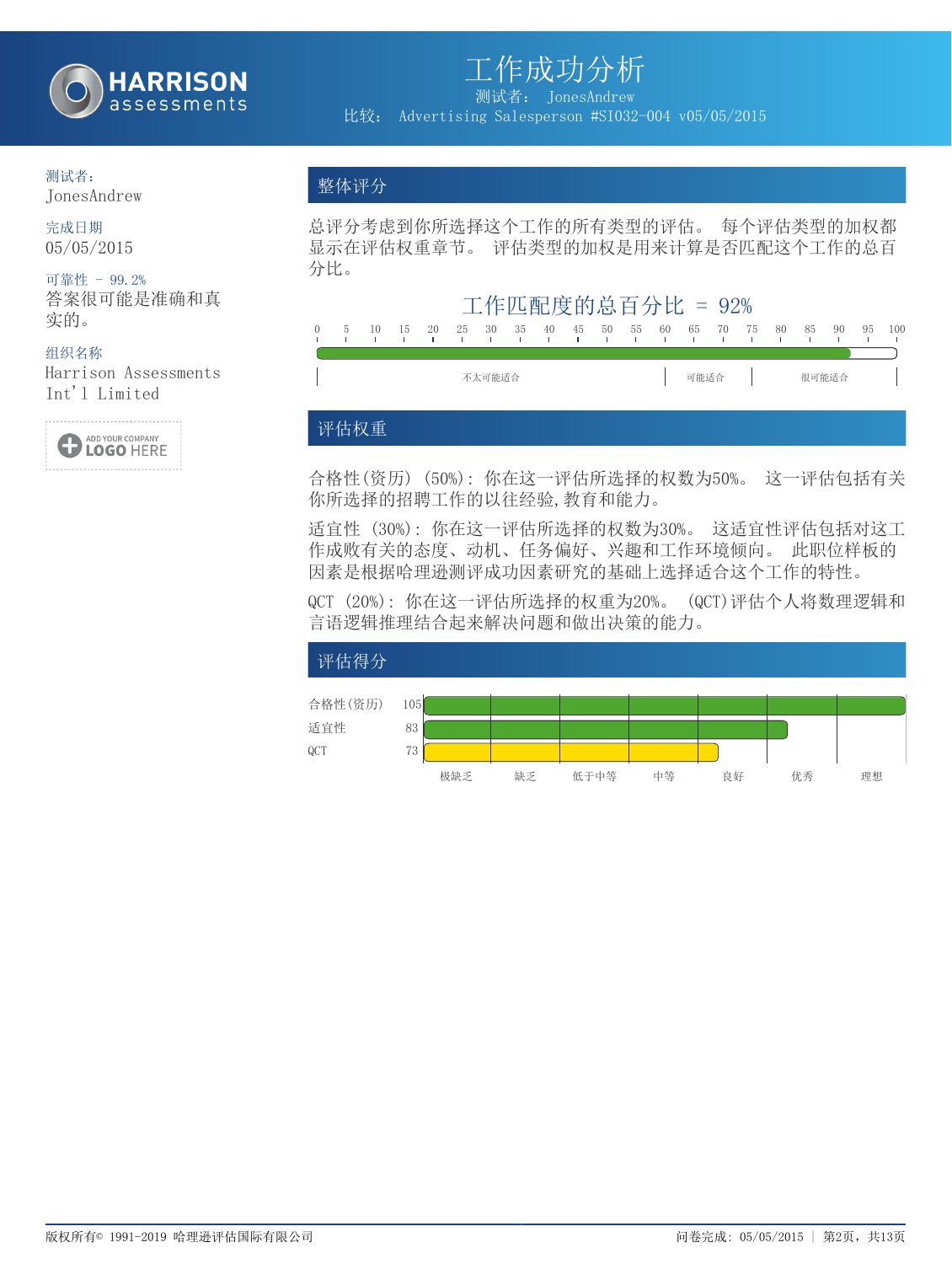

测试者: JonesAndrew

比较: Advertising Salesperson #SI032-004 v05/05/2015

### 合格性(资历)



这部份包括你针对此工作所选择的先前的工作经验、教育和技能。 下面的评分因素显示每个申请人选择的答案或面试后调整的答案 (如果有面试)。

在每个图的绿色或红色球显示预计因素对工作表现的正面(绿色)或负面(红色)影响程度。 球总是在一个条形图中,这表明此因素对表 现的潜在影响程度。 请注意,每个因素的条形图可以有不同的长度。 条形图的长度和位置由你在工作成功公式设置中给每个因素的权 重来决定。

| 合格性(资历)因素 (要求)                                                                                                                                                                                                     | 强烈的消极影响                                                                                                      | 有一定的消极影响 理想 |
|--------------------------------------------------------------------------------------------------------------------------------------------------------------------------------------------------------------------|--------------------------------------------------------------------------------------------------------------|-------------|
|                                                                                                                                                                                                                    | 恒絶<br>$\langle -45 \quad -45 \quad -40 \quad -35 \quad -30 \quad -25 \quad -20 \quad -15 \quad -10 \quad -5$ | 俚想          |
| Advertising Salesperson Primary factor:<br>How many years of experience do you have working as a<br>full-time Advertising Salesperson?<br>Andrew的答案: 5 years                                                       |                                                                                                              |             |
| 1 year full-time education or formal training:<br>Do you have at least 1 year of full-time education or<br>formal training that would directly apply to the job of<br>Advertising Salesperson?<br>Andrew的答案: Yes   |                                                                                                              |             |
| 2 years full-time education or formal training:<br>Do you have at least 2 years of full-time education or<br>formal training that would directly apply to the job of<br>Advertising Salesperson?<br>Andrew的答案: Yes |                                                                                                              |             |
| Bachelor's degree:<br>Do you have a Bachelor's degree that would directly apply<br>to the job of Advertising Salesperson?<br>Andrew的答案: Yes                                                                        |                                                                                                              |             |
| 在工作的国家有工作许可证:<br>你目前是否持有在该职位所在地的官方工作许可?<br>Andrew的答案: 是                                                                                                                                                            |                                                                                                              |             |
| 近期跳槽率:<br>在过去3年中, 你在多少家公司担任过全职雇员?<br>Andrew的答案: 在过去的三年中我在三家公司工作过                                                                                                                                                   |                                                                                                              |             |
| 经验相关性:<br>按1-10进行评分, 你认为该申请人的经验与工作的相关性为几分?                                                                                                                                                                         |                                                                                                              |             |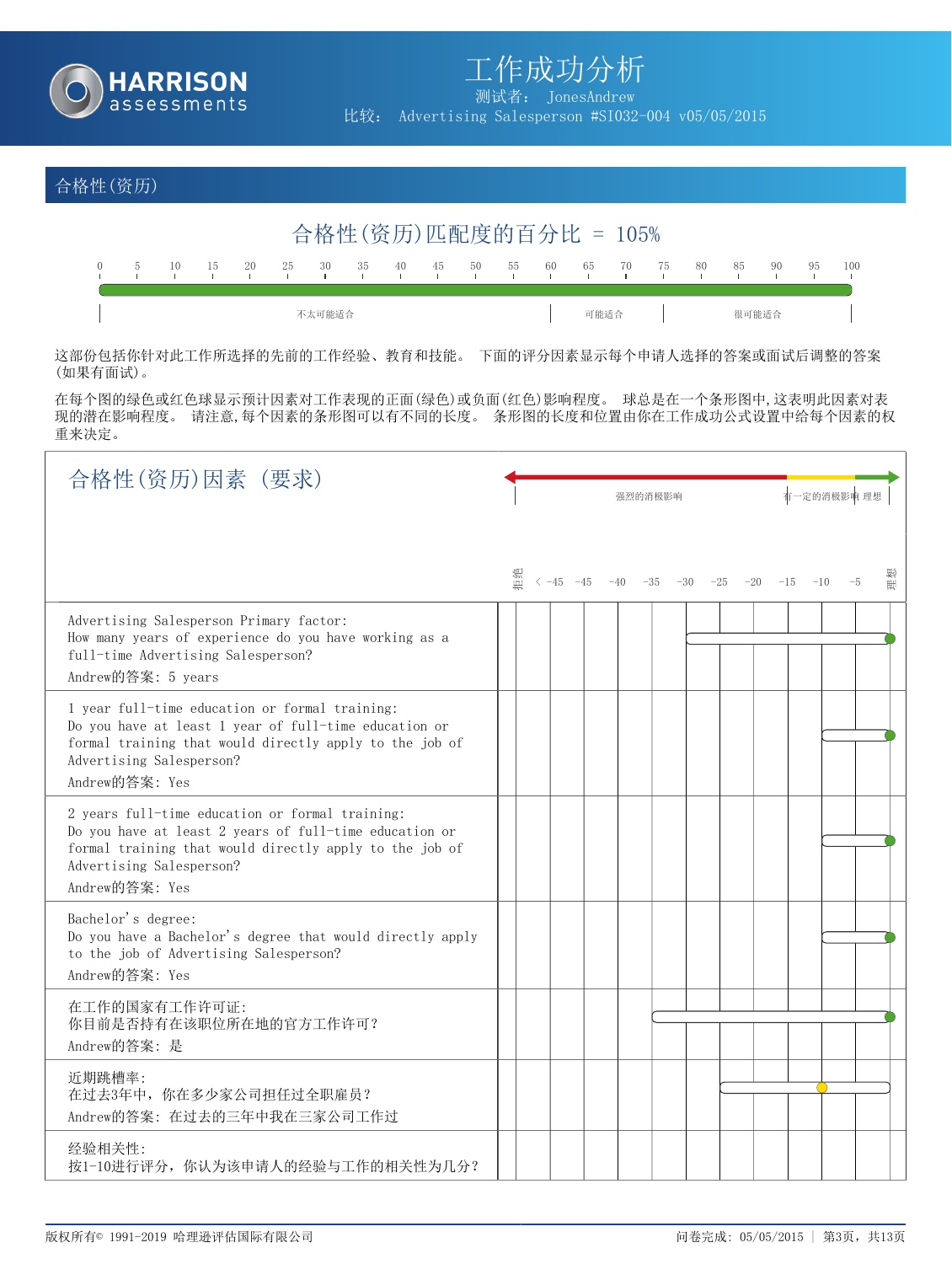

测试者: JonesAndrew 比较: Advertising Salesperson #SI032-004 v05/05/2015

# 合格性(资历)

| 合格性(资历)因素(加分)                                                                                                                                                                                                                                                                                                           |                           |   | 理想 |    |    |
|-------------------------------------------------------------------------------------------------------------------------------------------------------------------------------------------------------------------------------------------------------------------------------------------------------------------------|---------------------------|---|----|----|----|
|                                                                                                                                                                                                                                                                                                                         | $\mathcal{E}$<br>$\Omega$ | 6 |    | 12 | 15 |
| Education factor for Advertising Salesperson:<br>What is your highest level of educational or formal<br>training that would directly apply to the job of<br>Advertising Salesperson? (This question is purposefully<br>somewhat vague. Please be ready to justify your answer in<br>an interview)<br>Andrew的答案: 5 years |                           |   |    |    |    |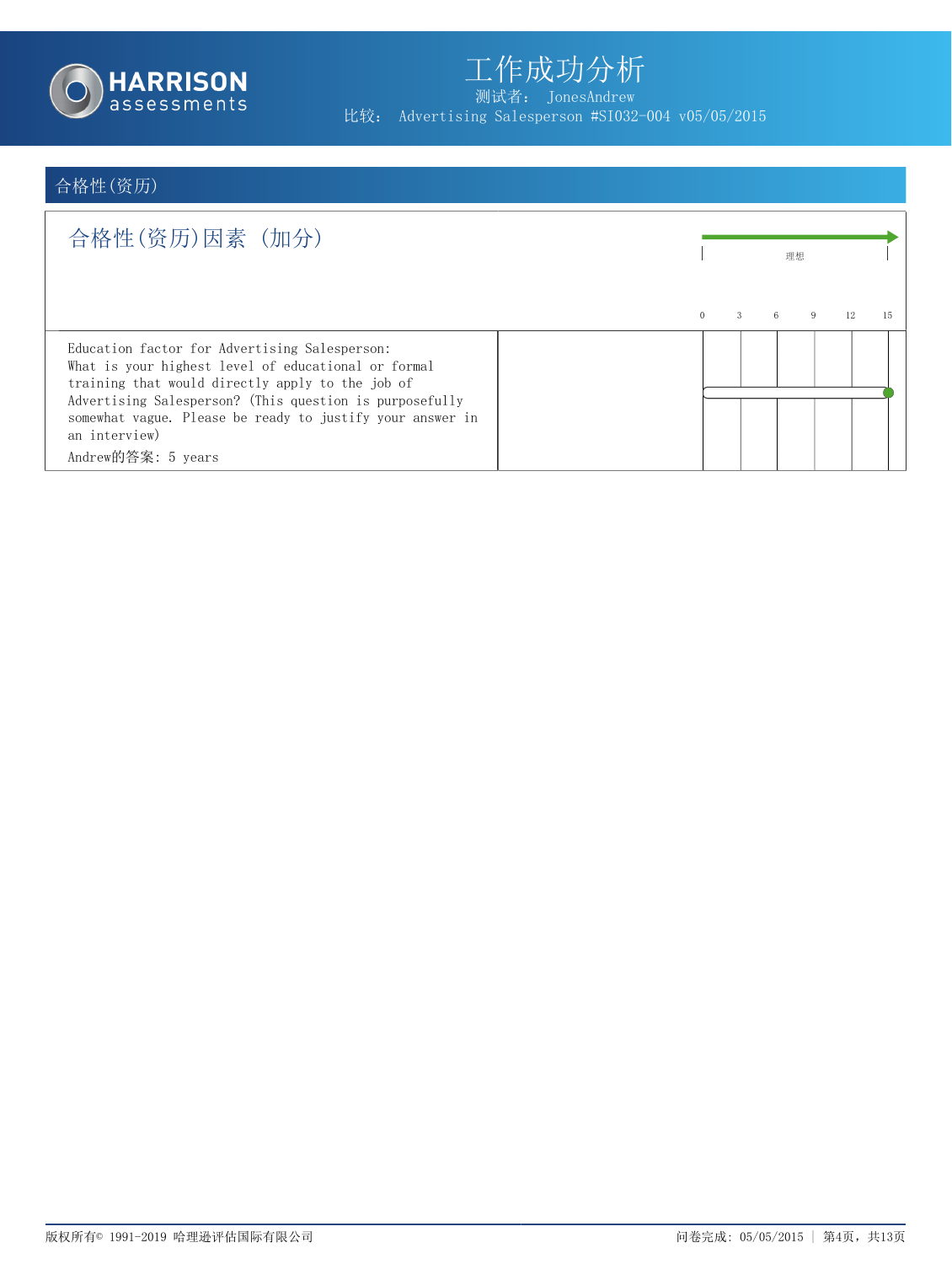

#### Quantitative Critical Thinking

Quantitative Critical Thinking (QCT) assessment is a combination of numerical reasoning, logic, and verbal reasoning. The questions are designed to assess the ability of an individual to analyze quantitative information and apply the appropriate reasoning and skills to solve the problem.

The score below is out of 100 which is based on Andrew's level on the QCT in relationship to the norm and ideal for the job of Advertising Salesperson. There are ten levels of progressive ability as indicated in the column on the right. The column on the left indicates the ideal level, norm, and Andrew's level.

### Overall Percentage of Quantitative Thinking = 73%

| $\left( \right)$ | 10 | 15 | 20 | 25 | 30     | 35 | 40 | 45 | 50 | 55 | 60 | 65   | 70 | 75 | 80 | 85    | 90 | 95 | 100 |
|------------------|----|----|----|----|--------|----|----|----|----|----|----|------|----|----|----|-------|----|----|-----|
|                  |    |    |    |    | 不太可能适合 |    |    |    |    |    |    | 可能适合 |    |    |    | 很可能适合 |    |    |     |

#### Quantitative Critical Thinking Levels

|                      | Level 10 The ability to solve complex business or technical problems using logic, geometry,<br>algebra and quadratic equations.                                        |
|----------------------|------------------------------------------------------------------------------------------------------------------------------------------------------------------------|
|                      | Level 9 The ability to solve complex business or technical problems using logic and advanced<br>algebra.                                                               |
|                      | Level 8 The ability to solve business or technical problems using logic and intermediate<br>algebra.                                                                   |
| Ideal                | Level 7 The ability to solve business or technical problems using logic and basic algebra.                                                                             |
| Norm*                | Level 6 The ability to solve business or technical problems using logic, percentages and<br>combinations of multiplication, division, addition, and subtraction.       |
|                      | Level 5 The ability to solve business or technical problems using logic, and combinations of<br>multiplication, division, addition and subtraction.                    |
| Level Achieved (4.5) | Level 4 The ability to solve moderately complex business or technical problems using logic<br>and multiplication which is interrelated with addition, and subtraction. |
|                      | Level 3 The ability to solve business or technical problems using logic and multiplication.                                                                            |
|                      | Level 2 The ability to solve business or technical problems using a combination of logic,<br>addition, and subtraction.                                                |
|                      | Level 1 The ability to solve simple business or technical problems using logic and addition.                                                                           |

\* Job type norm n=933

Andrew has demonstrated the ability to solve moderately complex business or technical problems using logic and multiplication which is interrelated with addition, and subtraction (level 4).

Andrew was partially able to answer the next level and thus his/her level is 4.5.

#### Quantitative Critical Thinking

The graph below indicates how the 1-100 scoring is achieved for this job. Each QCT level at the bottom is related to the score on the diagonal line above. The colors indicate the meaning of each level.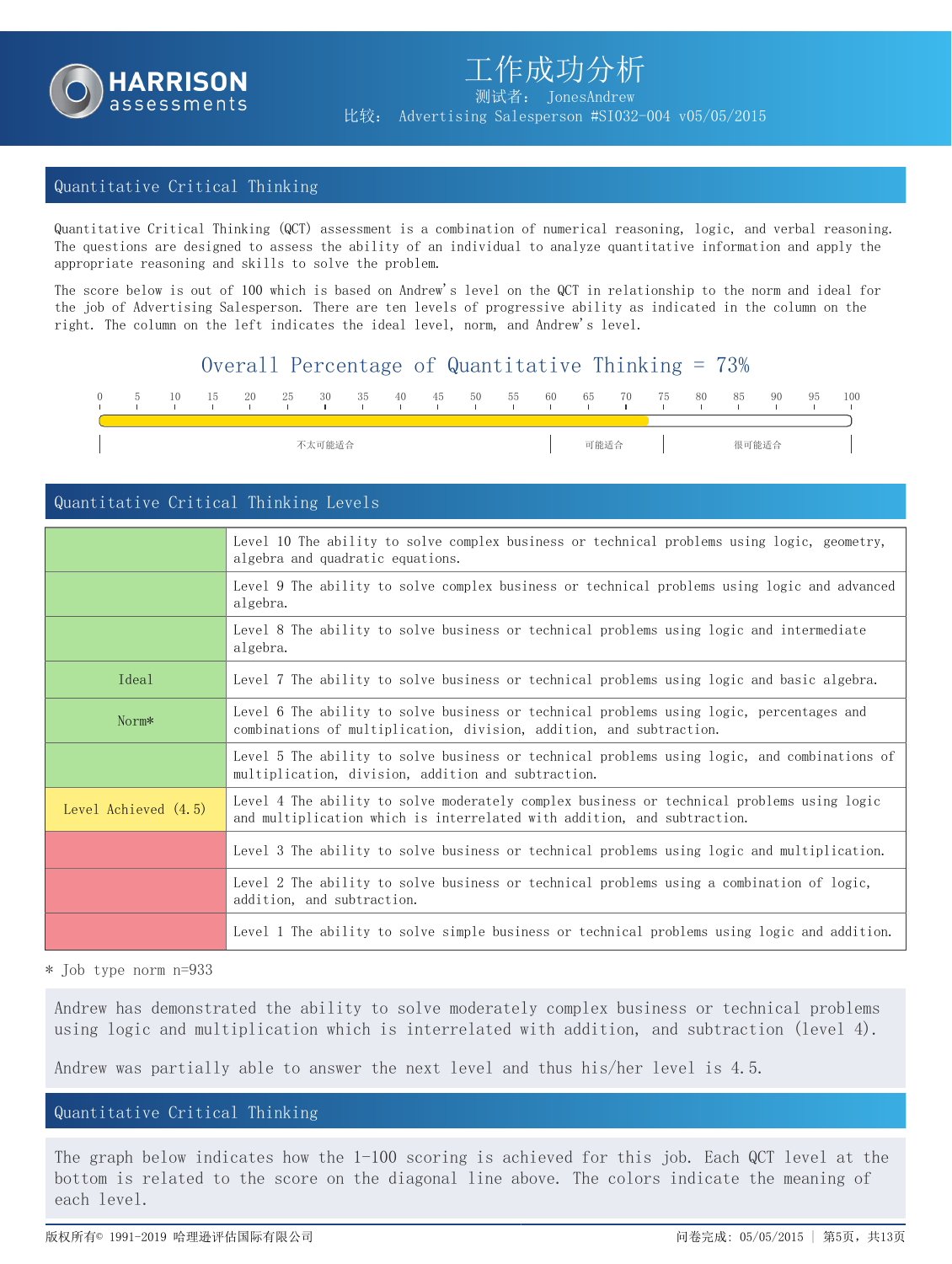

工作成功分析 测试者: JonesAndrew 比较: Advertising Salesperson #SI032-004 v05/05/2015

#### Quantitative Critical Thinking

Note that additional points are given for partial completion of the levels and thus the individual's score can be between the numbers on the above table.

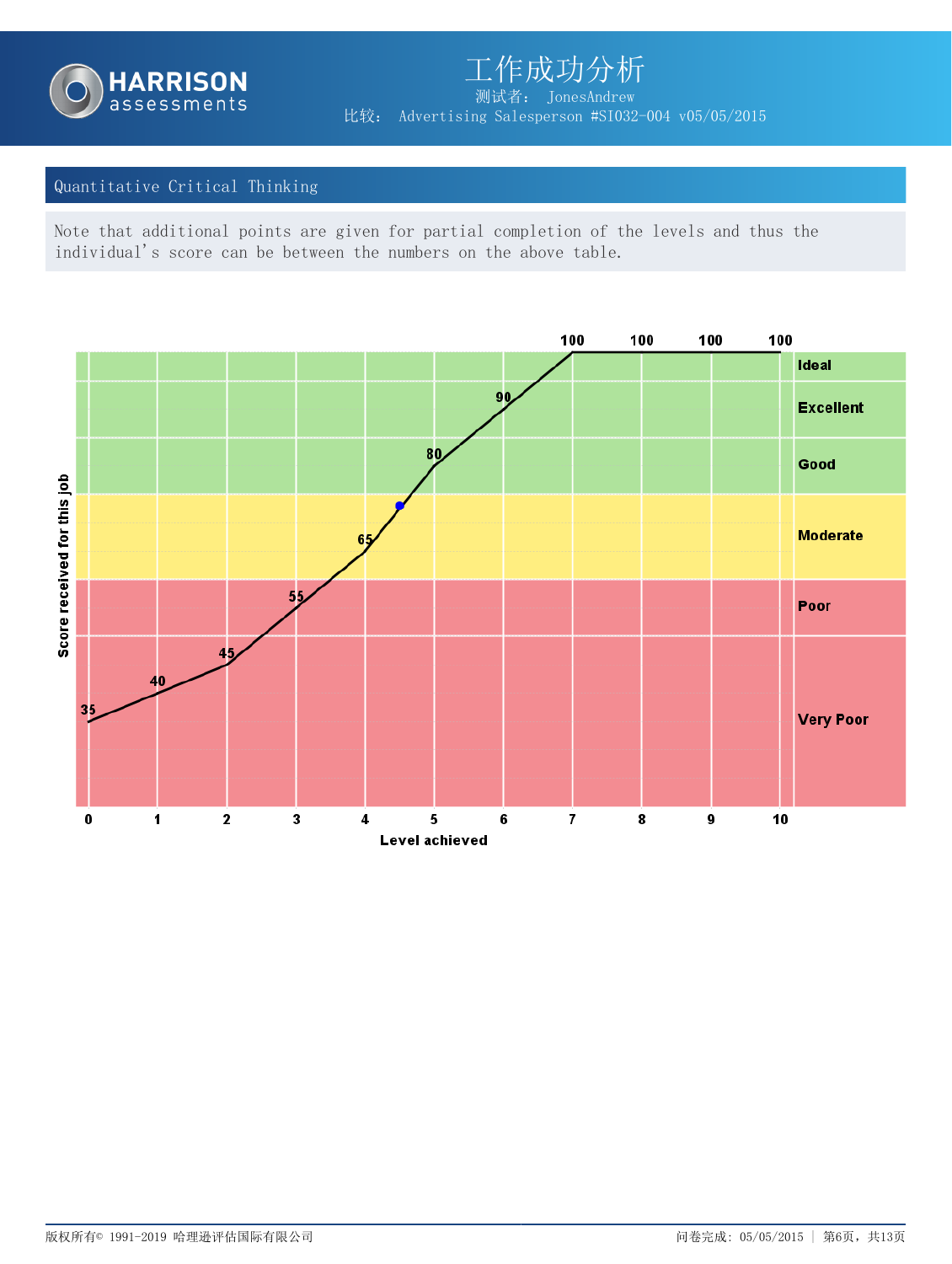

测试者: JonesAndrew

比较: Advertising Salesperson #SI032-004 v05/05/2015

#### 哈理逊适宜性测评

|  |     |    |      |        |    |    |    |    |     | 适宜性匹配度的百分比 = 83% |      |    |      |     |       |     |    |     |
|--|-----|----|------|--------|----|----|----|----|-----|------------------|------|----|------|-----|-------|-----|----|-----|
|  | -15 | 20 | - 25 | - 30   | 35 | 40 | 45 | 50 | -55 | 60               | 65   | 70 | - 75 | -80 | 85    | -90 | 95 | 100 |
|  |     |    |      | 不太可能适合 |    |    |    |    |     |                  | 可能适合 |    |      |     | 很可能适合 |     |    |     |

这部份包括你所选择的这个工作的偏好和倾向。 每个因素右边的评分显示申请人那个因素的评分。 在每个图的绿色或红色球显示预计因素对工作表现的正面(绿色)或负面(红色)影响程度。 球总是在一个条形 图中,这表明此因素对表现的潜在影响程度。 请注意,每个因素的条形图可以有不同的长度。 条形图的长度和 位置由你在工作成功公式设置中给每个因素的权重来决定。

|                                                     |           |      |    |    |    |    |     | 消极影响 <> 积极影响 |    |    |    |      |
|-----------------------------------------------------|-----------|------|----|----|----|----|-----|--------------|----|----|----|------|
| 必需特性                                                |           |      |    |    |    |    |     |              |    |    |    |      |
| (按重要性排序)                                            | Andrew的分数 |      |    |    |    |    |     |              |    |    |    |      |
|                                                     |           | 非常強烈 |    |    |    |    | 无影响 |              |    |    |    | 非常強烈 |
|                                                     |           |      | 強烈 | 重大 | 半半 | 轻微 |     | 轻微           | 半中 | 重大 | 強烈 |      |
| 销售:                                                 |           |      |    |    |    |    |     |              |    |    |    |      |
| 对说服或影响他人购买产品或服务的兴趣                                  |           |      |    |    |    |    |     |              |    |    |    |      |
| 叙述: Andrew仅对销售的任何方面一般感兴趣。 Andrew对销售的                | 5.0       |      |    |    |    |    |     |              |    |    |    |      |
| 任何方面都缺乏兴趣将很可能对工作满足感和/或绩效有些消极的<br>影响。                |           |      |    |    |    |    |     |              |    |    |    |      |
|                                                     |           |      |    |    |    |    |     |              |    |    |    |      |
| 采取主动:<br>倾向于意识到必须完成的工作并独立完成                         |           |      |    |    |    |    |     |              |    |    |    |      |
| 叙述: Andrew常常倾向于采取主动。 这主动性将帮助他/她达到目                  | 8.7       |      |    |    |    |    |     |              |    |    |    |      |
| 标。雇主能提供采取主动的机会和就可采取主动的事情给予指引是                       |           |      |    |    |    |    |     |              |    |    |    |      |
| 非常重要的。否则就会事与愿违。 Andrew的主动性很可能对工作<br>满足感和/或绩效有些积极影响。 |           |      |    |    |    |    |     |              |    |    |    |      |
|                                                     |           |      |    |    |    |    |     |              |    |    |    |      |
| 乐观:<br>倾向于相信未来会更好                                   |           |      |    |    |    |    |     |              |    |    |    |      |
| 叙述: Andrew倾向于特别乐观和开朗。Andrew的积极态度非常有                 | 9.5       |      |    |    |    |    |     |              |    |    |    |      |
| 益于他与同事和员工的沟通。他的/她的积极态度也将支持销售过                       |           |      |    |    |    |    |     |              |    |    |    |      |
| Andrew的积极态度很可能对工作满足感和/或绩效有些积极影<br>程。<br>响。          |           |      |    |    |    |    |     |              |    |    |    |      |
|                                                     |           |      |    |    |    |    |     |              |    |    |    |      |
| 坚持不懈:<br>不管遭遇多大的阻碍, 依然倾向于不放弃                        |           |      |    |    |    |    |     |              |    |    |    |      |
| 叙述: 尽管任务中会遇到很多障碍, Andrew还是非常有决心, 坚持                 | 8.6       |      |    |    |    |    |     |              |    |    |    |      |
| 不懈。 Andrew的坚持不懈倾向很可能对工作满足感和/或绩效稍微                   |           |      |    |    |    |    |     |              |    |    |    |      |
| 有点积极的影响。                                            |           |      |    |    |    |    |     |              |    |    |    |      |
| 有影响力:                                               |           |      |    |    |    |    |     |              |    |    |    |      |
| 倾向于试图说服他人<br>叙述: Andrew常常参与游说和影响他人。假设他/她在其它人际特      |           |      |    |    |    |    |     |              |    |    |    |      |
| 性取得良好的平衡, Andrew可能可以有技巧地对员工、同事和/或                   | 8.1       |      |    |    |    |    |     |              |    |    |    |      |
| 客户表达他的/她的意见。 Andrew对他人的影响程度很可能对工作                   |           |      |    |    |    |    |     |              |    |    |    |      |
| 满足感和/或绩效稍微有点积极影响。                                   |           |      |    |    |    |    |     |              |    |    |    |      |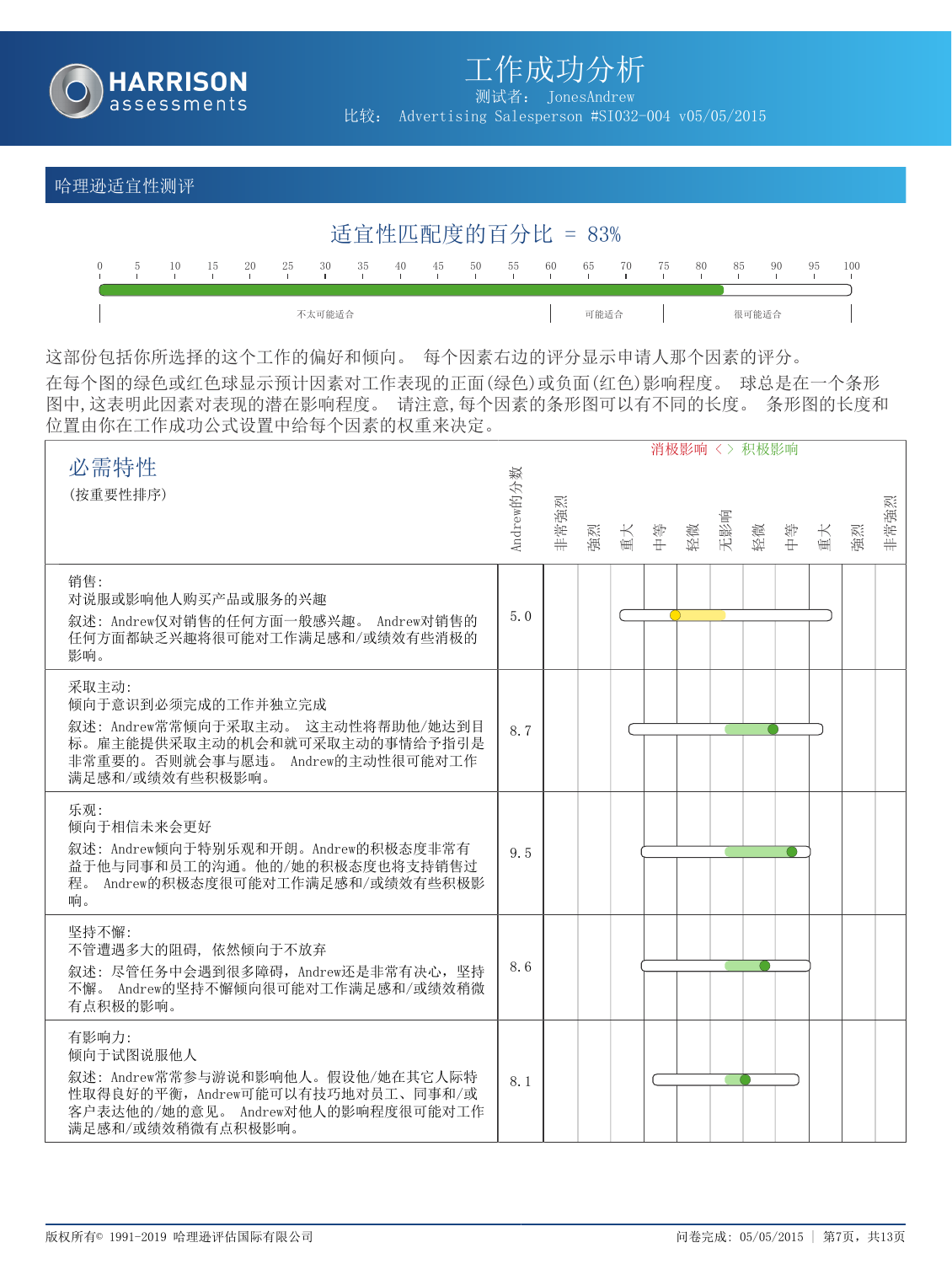

测试者: JonesAndrew

比较: Advertising Salesperson #SI032-004 v05/05/2015

|                                                                                     |           |      |    |     |                |       |           | 消极影响 <> 积极影响     |    |    |      |
|-------------------------------------------------------------------------------------|-----------|------|----|-----|----------------|-------|-----------|------------------|----|----|------|
| 必需特性                                                                                |           |      |    |     |                |       |           |                  |    |    |      |
| (按重要性排序)                                                                            | Andrew的分数 |      |    |     |                |       |           |                  |    |    | 非常強烈 |
|                                                                                     |           | 非常強烈 |    |     | 強烈<br>重大<br>中等 |       | 轻微<br>无影响 | 按<br>李<br>牛<br>牛 | 重大 | 強烈 |      |
| 想要挑战:                                                                               |           |      |    |     |                |       |           |                  |    |    |      |
| 愿意尝试困难的任务或目标<br>叙述: Andrew很为挑战性的任务或项目所推动。Andrew强烈偏好能                                |           |      |    |     |                |       |           |                  |    |    |      |
| 够提供挑战性工作的雇主。 他的/她的强烈成就欲很可能成为别人<br>的好榜样。 Andrew对完成挑战性目标的干劲很可能会在工作满足<br>感和/或绩效有些积极影响。 | 9.4       |      |    |     |                |       |           |                  |    |    |      |
| 分析的:                                                                                |           |      |    |     |                |       |           |                  |    |    |      |
| 倾向于逻辑地分析事实和问题(不一定是分析能力)<br>叙述: Andrew倾向于分析问题和决策, 并且喜欢这么做。 Andrew                    | 7.5       |      |    |     |                |       |           |                  |    |    |      |
| 的分析程度是足够的。                                                                          |           |      |    |     |                |       |           |                  |    |    |      |
| 热忱的:                                                                                |           |      |    |     |                |       |           |                  |    |    |      |
| 倾向于对自己的目标充满渴望和热情<br>叙述: Andrew倾向于对他的/她的目标热忱。如果Andrew的目标与                            | 8.2       |      |    |     |                |       |           |                  |    |    |      |
| 其组织的目标一致, 他/她很可能有动力去达到目标。 Andrew对他<br>的/她的目标的热忱很可能对工作满足感和/或绩效稍微有点积极影                |           |      |    |     |                |       |           |                  |    |    |      |
| 响。                                                                                  |           |      |    |     |                |       |           |                  |    |    |      |
| 金融/商业:                                                                              |           |      |    |     |                |       |           |                  |    |    |      |
| 对商务或财务管理的兴趣<br>叙述: Andrew对商业或金融相当感兴趣。 Andrew对商业或金融的                                 | 7.0       |      |    |     |                |       |           |                  |    |    |      |
| 兴趣程度是足够的。                                                                           |           |      |    |     |                |       |           |                  |    |    |      |
| 外向:                                                                                 |           |      |    |     |                |       |           |                  |    |    |      |
| 倾向于社交, 喜欢结识新朋友<br>叙述: Andrew喜欢结识新朋友, 很可能非常外向。 Andrew对于新                             | 9.2       |      |    |     |                |       |           |                  |    |    |      |
| 朋友的兴致很可能对工作满足感和/或绩效稍微有点积极影响。                                                        |           |      |    |     |                |       |           |                  |    |    |      |
| 心理学:                                                                                |           |      |    |     |                |       |           |                  |    |    |      |
| 对了解人类心智功能的兴趣,包括特殊习惯,动作,态度,以及能<br>力                                                  | 10.0      |      |    |     |                |       |           |                  |    |    |      |
| 叙述: Andrew对心理学特别感兴趣。 Andrew对心理学某些方面的<br>兴趣将很可能对工作满足感和/或绩效有稍微积极的影响。                  |           |      |    |     |                |       |           |                  |    |    |      |
|                                                                                     |           |      |    |     |                | 消极影响〈 |           |                  |    |    |      |
| 可取特性<br>(按重要性排序)                                                                    |           |      |    |     |                |       |           |                  |    |    |      |
|                                                                                     | Andrew的分数 | 非常強烈 |    |     |                |       |           |                  |    |    |      |
|                                                                                     |           |      | 強烈 | 重 毕 |                | 轻微    | 无影响       |                  |    |    |      |
| 委婉得体:                                                                               |           |      |    |     |                |       |           |                  |    |    |      |
| 倾向于婉转地阐述事情<br>叙述: Andrew非常善于表现得机敏, 倾向于以非常委婉得体的方式                                    | 8.6       |      |    |     |                |       |           |                  |    |    |      |
| 来表达事情。 Andrew的委婉得体程度是足够的。                                                           |           |      |    |     |                |       |           |                  |    |    |      |
|                                                                                     |           |      |    |     |                |       |           |                  |    |    |      |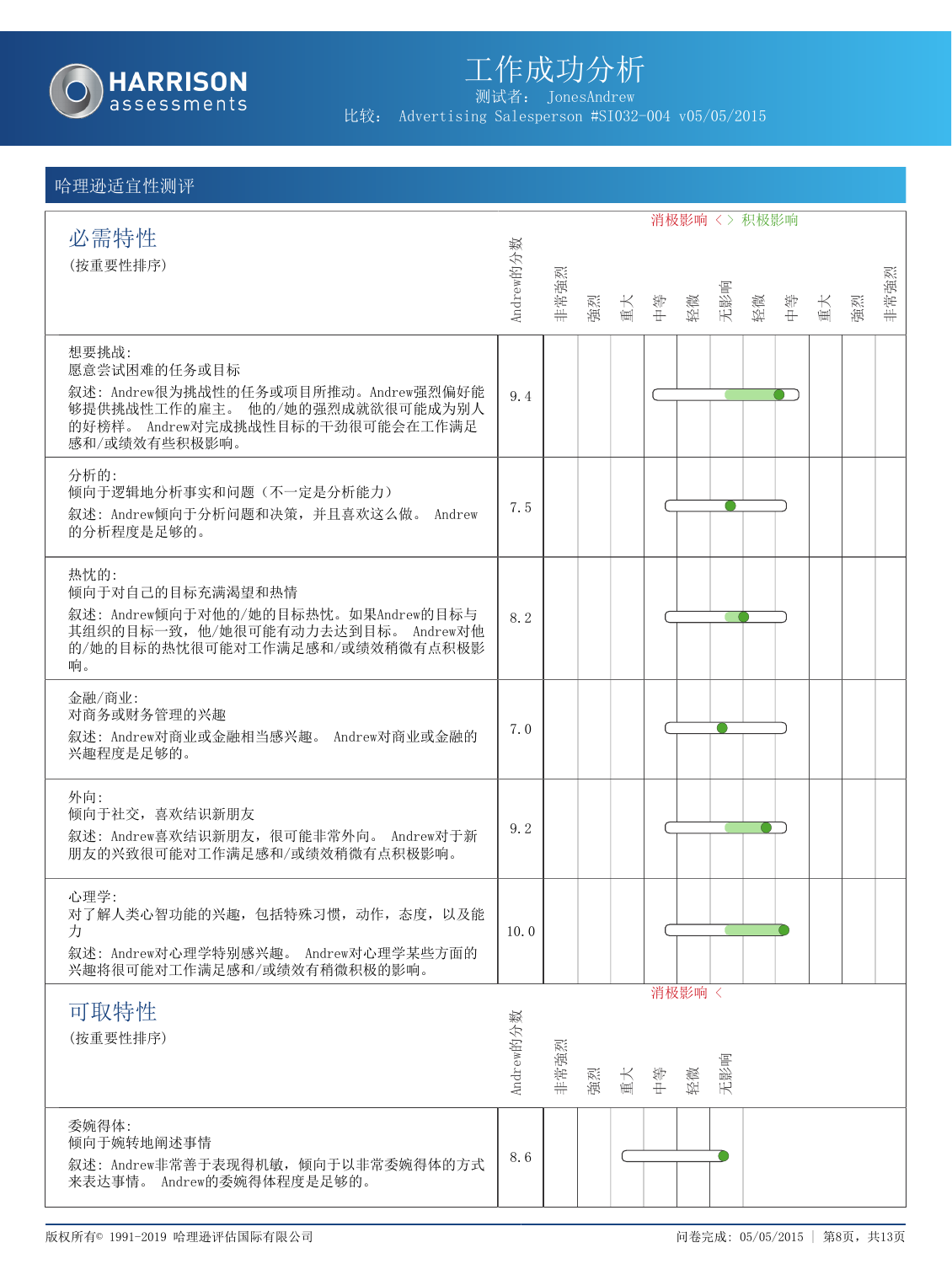

测试者: JonesAndrew

比较: Advertising Salesperson #SI032-004 v05/05/2015

|                                                                                                                                               |           |      |    |     | 消极影响 < |           |
|-----------------------------------------------------------------------------------------------------------------------------------------------|-----------|------|----|-----|--------|-----------|
| 可取特性<br>(按重要性排序)                                                                                                                              | Andrew的分数 | 非常強烈 | 強烈 | 重 半 | 轻微     | 无影响       |
| 压力承受能力:<br>在工作限期和紧凑的时间表下的承受能力<br>叙述: Andrew特别可能在工作期限和紧凑进度表的压力下表现良<br>好。 Andrew对压力的承受程度是足够的。                                                   | 9.7       |      |    |     |        |           |
| 自我接纳:<br>倾向于喜欢自己("我对自己很满意")<br>叙述: Andrew相当接纳自我。 这种积极的自重很可能会令与下<br>属、同事或客户沟通更良好。 Andrew的自我接纳程度是足够的。                                           | 7.0       |      |    |     |        |           |
| 自我提升:<br>喜欢尝试发展或改善自我<br>叙述: Andrew有提升自己的意图。 Andrew对自我提升的兴趣程度<br>是足够的。                                                                         | 6.6       |      |    |     |        |           |
| 分析潜在困难:<br>倾向于审查与计划或战略有关的潜在问题<br>叙述: Andrew通常不喜欢分析计划和策略的潜在困难, 有时可能会<br>忽略这么做。因此, 在作出重要的战略决策之前, 他/她最好听听<br>他人的意见。。 Andrew对潜在困难的分析程度是足够的。       | 3.8       |      |    |     |        |           |
| 协作:<br>在做决定时, 倾向与他人沟通合作<br>叙述: Andrew只是中等喜欢协作, 很可能只是一般重视作重要决定<br>时与他人的协作。如果协作对Andrew将要作出的重要决定有益,<br>那么在作出最后决定之前要求协作是高明的。 Andrew的协作程度<br>是足够的。 | 4.7       |      |    |     |        |           |
| 电脑:<br>乐于利用可计算、存储或分析信息的电子机械工作<br>叙述: Andrew大体上喜欢跟电脑打交道。 Andrew对跟电脑打交道<br>的喜欢程度是足够的。                                                           | 6.6       |      |    |     |        |           |
| 有条理:<br>倾向于建立及维持秩序<br>叙述: Andrew很可能偏好不用做太多组织工作。他/她可能做最低<br>限度必须要做的组织工作, 偶尔会因缺乏他人协作组织而失去效<br>率。 Andrew有条理的倾向是足够的。                              | 3.9       |      |    |     |        |           |
| 研究/学习:<br>喜欢收集和消化新的信息<br>叙述: Andrew不喜欢在他的/她的工作中研究和学习新信息。<br>Andrew缺乏研究和学习的兴致很可能对工作满足感和/或绩效稍微<br>有点消极影响。                                       | 3.4       |      |    |     |        | $\bigcap$ |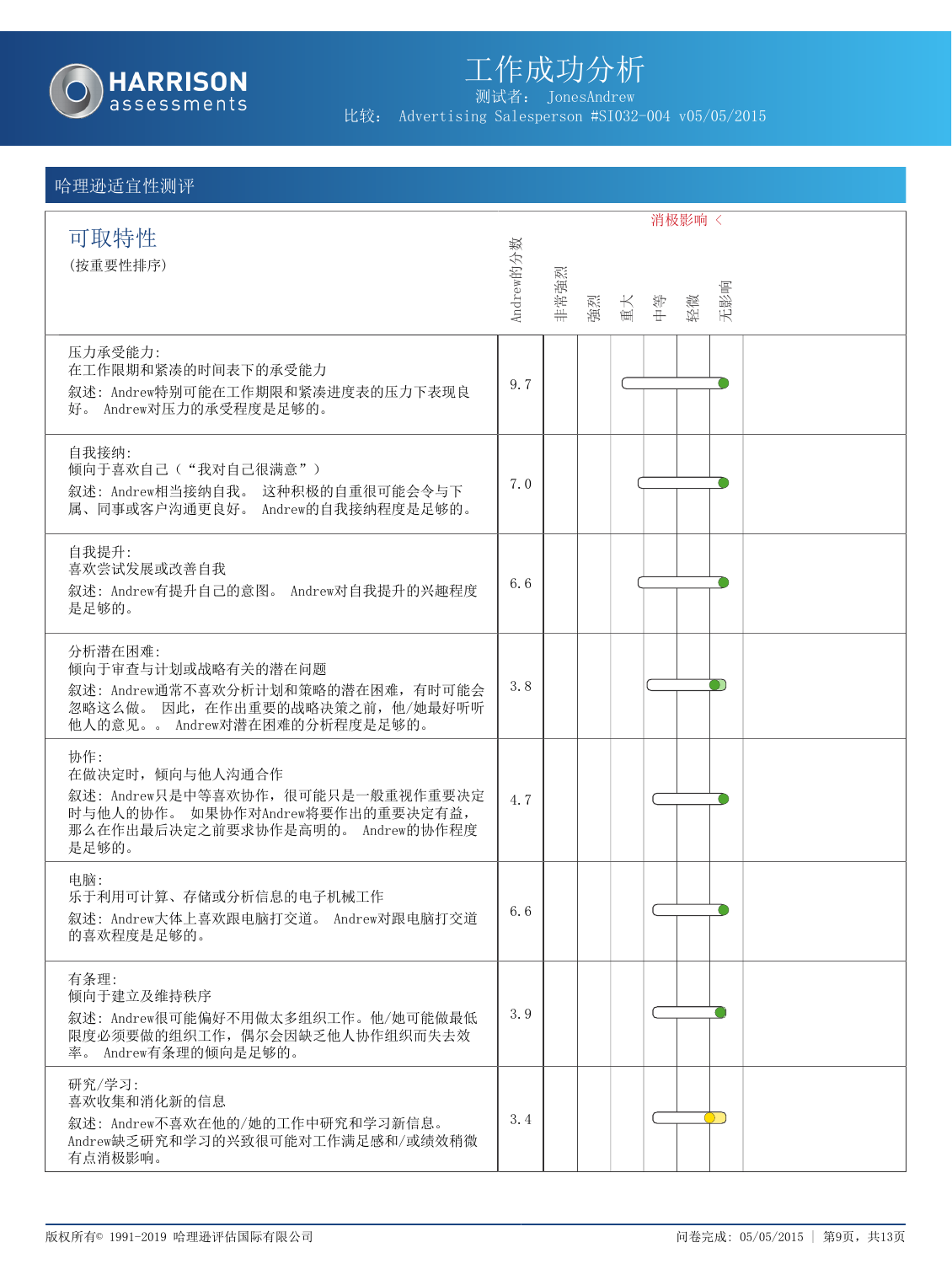

测试者: JonesAndrew

比较: Advertising Salesperson #SI032-004 v05/05/2015

|                                                       |           |      |    |                |    | 消极影响 < |     |  |  |
|-------------------------------------------------------|-----------|------|----|----------------|----|--------|-----|--|--|
| 可取特性                                                  |           |      |    |                |    |        |     |  |  |
| (按重要性排序)                                              |           |      |    |                |    |        |     |  |  |
|                                                       | Andrew的分数 | 非常強烈 |    | 強烈<br>重大<br>中等 |    | 轻微     | 无影响 |  |  |
|                                                       |           |      |    |                |    |        |     |  |  |
| 计划:<br>倾向于构思实现目标的步骤及过程                                |           |      |    |                |    |        |     |  |  |
| 叙述: Andrew只是中等程度地喜欢计划但是很可能倾向于在必要时                     | 4.7       |      |    |                |    |        |     |  |  |
| 才做。 Andrew的计划程度是足够的。                                  |           |      |    |                |    |        |     |  |  |
| 写作/语言:                                                |           |      |    |                |    |        |     |  |  |
| 对文字工作的兴趣(如新闻报道或翻译)<br>叙述: Andrew对语言或写作感到非常少的兴趣甚至没有兴趣。 | 2.0       |      |    |                | 10 |        |     |  |  |
| Andrew对语言或写作缺乏兴趣很可能对工作满足感和/或绩效有些                      |           |      |    |                |    |        |     |  |  |
| 消极影响。                                                 |           |      |    |                |    |        |     |  |  |
| 艺术感:<br>乐于把东西制作得漂亮或有吸引力                               |           |      |    |                |    |        |     |  |  |
| 叙述: Andrew只是中等喜欢从事艺术性工作。 Andrew喜欢艺术性                  | 5.4       |      |    |                |    |        |     |  |  |
| 工作的程度是足够的。                                            |           |      |    |                |    |        |     |  |  |
| 驾驶:                                                   |           |      |    |                |    |        |     |  |  |
| 喜欢操作机动车辆<br>叙述: Andrew通常不喜欢在工作时驾驶车辆。 Andrew喜欢驾驶的      | 4.0       |      |    |                |    |        |     |  |  |
| 程度是足够的。                                               |           |      |    |                |    |        |     |  |  |
| 善于应付压力:                                               |           |      |    |                |    |        |     |  |  |
| 在压力和困难出现时, 倾向于有效应对                                    |           |      |    |                |    |        |     |  |  |
| 叙述: Andrew有中等能力应付压力。 Andrew应付压力的能力水平<br>足够的。          | 4.5       |      |    |                |    |        |     |  |  |
|                                                       |           |      |    |                |    |        |     |  |  |
| 教学:                                                   |           |      |    |                |    |        |     |  |  |
| 喜欢指导、培训或传授知识<br>叙述: Andrew对教育或指导他人一般感兴趣。 Andrew对教育或指  | 5.8       |      |    |                |    |        |     |  |  |
| 导他人的兴趣程度是足够的。                                         |           |      |    |                |    |        |     |  |  |
|                                                       |           |      |    |                |    | 消极影响 < |     |  |  |
| 应避免的特性                                                |           |      |    |                |    |        |     |  |  |
| (按重要性排序)                                              |           |      |    |                |    |        |     |  |  |
|                                                       | Andrew的分数 | 非常強烈 | 強烈 | 重大             | 中学 | 轻微     | 无影响 |  |  |
| 防卫性:                                                  |           |      |    |                |    |        |     |  |  |
| 倾向于注重自我接纳, 缺少自我提升的意愿("我很好, 不需要提                       |           |      |    |                |    |        |     |  |  |
| 升"的态度)<br>叙述: Andrew很可能没有明显的防卫性。 Andrew的缺乏防卫性会        | 0.3       |      |    |                |    |        |     |  |  |
| 支持工作满足感,并不会妨碍绩效。                                      |           |      |    |                |    |        |     |  |  |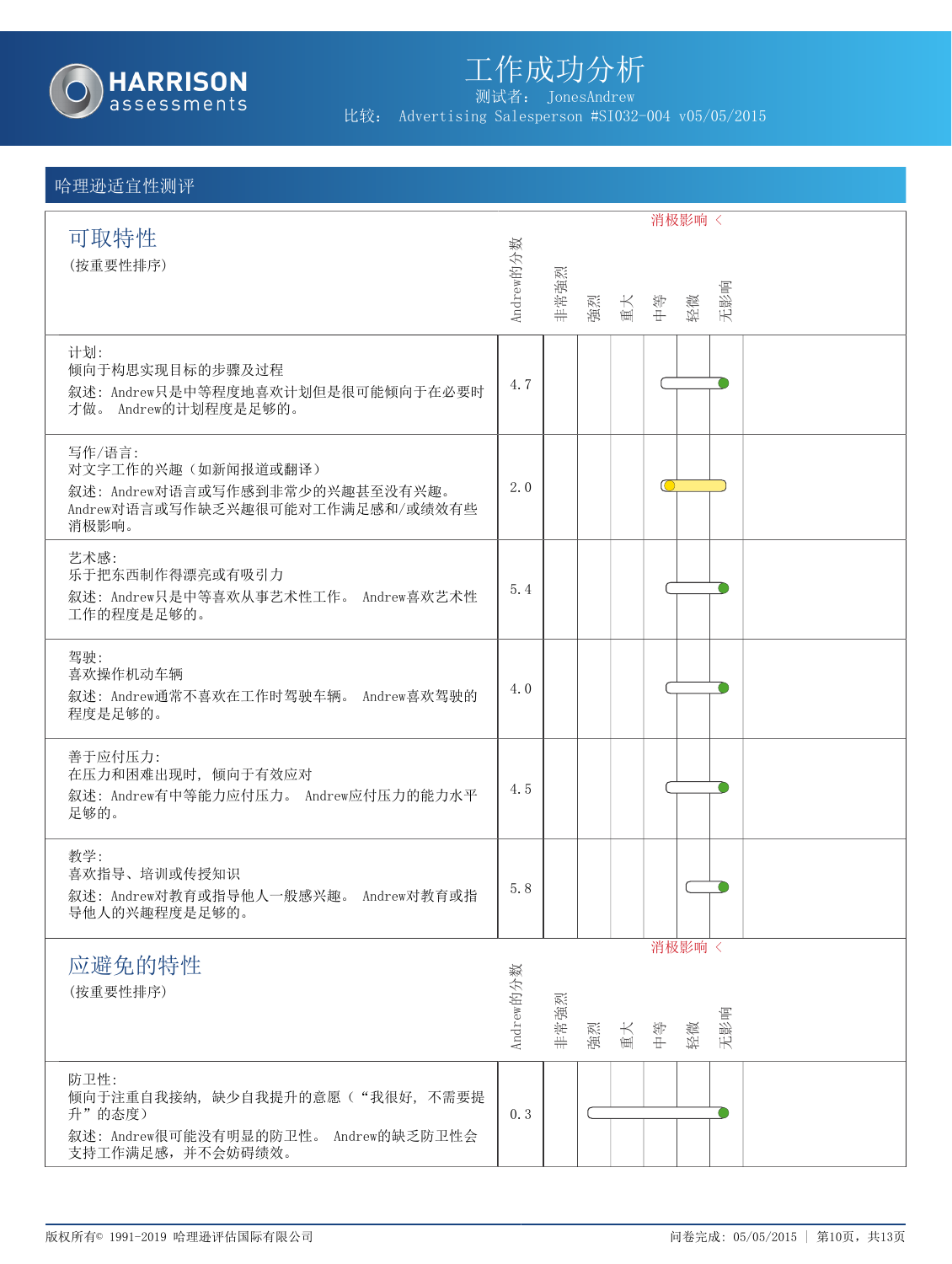

测试者: JonesAndrew

比较: Advertising Salesperson #SI032-004 v05/05/2015

| 应避免的特性<br>(按重要性排序)                                                                                   | Andrew的分数 | 非常強烈 | 強烈<br>重大<br>中等 | 消极影响 <<br>轻微 | 无影响 |  |
|------------------------------------------------------------------------------------------------------|-----------|------|----------------|--------------|-----|--|
| 直言不讳的:<br>倾向于坦白或直接,但不够委婉得体或缺乏技巧<br>叙述: Andrew很可能没有明显的直言不讳。 Andrew的没有直言不<br>讳的特性可能会支持工作满足感,并不会妨碍绩效。   | 0.0       |      |                |              |     |  |
| 固执己见:<br>倾向于肯定自己的观点, 同时拒绝听取不同的意见<br>叙述: Andrew很可能没有明显程度的固执己见。 Andrew的缺乏固<br>执己见的特性会支持工作满足感, 并不会妨碍绩效。 | 0.0       |      |                |              |     |  |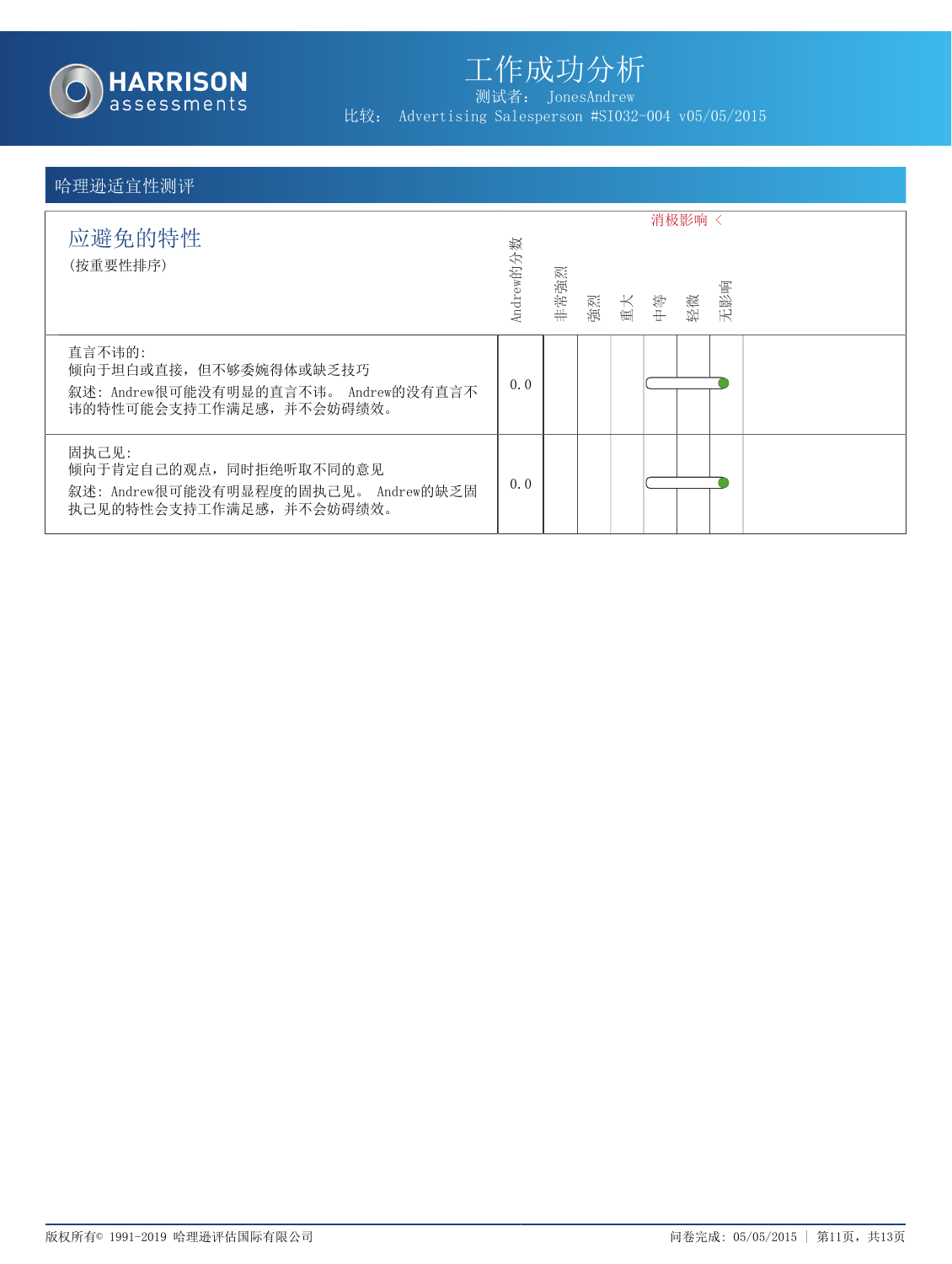

比较: Advertising Salesperson #SI032-004 v05/05/2015

### 面试适宜性

这一评估是基于在面试过程中给予Andrew的适宜性分数。 以下各因素旁边的评分是给予Andrew这因素的评分。 下方影响图显示各因 素的评分将如何影响总体哈理逊适宜性评分。 括号中的哈理逊测评适宜性评分是用以比较的。

|                                                                                                             |               |      |    |    |    | 消极影响 <> 积极影响 |     |    |    |    |    |      |
|-------------------------------------------------------------------------------------------------------------|---------------|------|----|----|----|--------------|-----|----|----|----|----|------|
| 必需的问题<br>必需的问题是你指定为必需的特性的有关问题。                                                                              | Andrew的分数     | 非常強烈 | 強烈 | 重大 | 中学 | 轻微           | 无影响 | 轻微 | 学中 | 重大 | 強烈 | 非常強烈 |
| 销售:<br>您是怎样表现出您对销售感兴趣的?<br>寻找:<br>Andrew对任何类型销售的兴趣和体现出这种兴趣的活动。                                              | 9.0<br>(5.0)  |      |    |    |    |              |     |    |    |    |    |      |
| 采取主动:<br>请举例说明您曾经留意到贵组织的需求,并在没有人要求的情况<br>下,您主动采取措施满足了这个需要。<br>寻找:<br>Andrew的主动性程度和恰当性。                      | 9.0<br>(8.7)  |      |    |    |    |              |     |    |    |    |    |      |
| 乐观:<br>请举一个近期的例子来表明您相信您的未来是美好的。<br>寻找:<br>自然流露出来的乐观精神。                                                      | 9.0<br>(9.5)  |      |    |    |    |              |     |    |    |    |    |      |
| 坚持不懈:<br>请谈谈您是如何表明决心要克服一个困难的。<br>寻找:<br>障碍的难度和所表明决心的程度。                                                     | 9.0<br>(8.6)  |      |    |    |    |              |     |    |    |    |    |      |
| 有影响力:<br>请举例说明您在工作中特别有说服力。<br>寻找:<br>Andrew对表现得有说服力的喜欢、他的/她的舒适程度,特别是他<br>的/她的表现出来的说服力程度。                    | 9.0<br>(8.1)  |      |    |    |    |              |     |    |    |    |    |      |
| 想要挑战:<br>请举例说明您被挑战性的目标或项目所推动。未来几年, 您希望迎<br>接哪些挑战呢?<br>寻找:<br>目标难度、与这些挑战相关的Andrew的动力程度,特别是这些挑战<br>与这个职位的相关性。 | 9.0<br>(9.4)  |      |    |    |    |              |     |    |    |    |    |      |
| 心理学:<br>您是怎样表现出您对心理学感兴趣的?<br>寻找:<br>Andrew对任何类型心理学的兴趣和体现出这种兴趣的活动。                                           | 9.0<br>(10.0) |      |    |    |    |              |     |    |    |    |    |      |